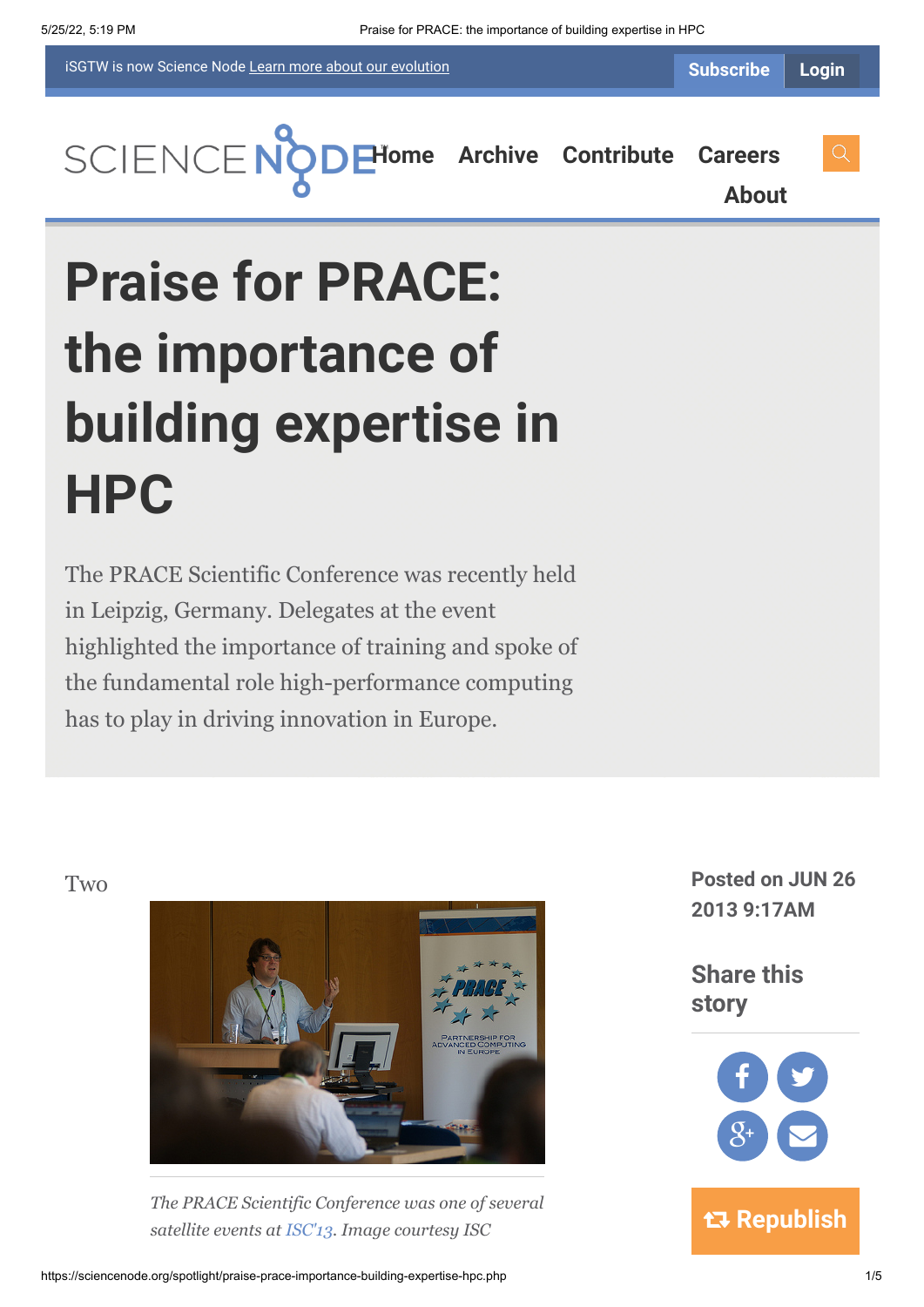*Events.*

**Tags**

weeks ago, [the PRACE Scientific Conference](http://www.prace-ri.eu/PRACE-Scientific-Conference-2013) was held in Leipzig, Germany. After a brief welcome [address from Kenneth Ruud, chairman of the](http://www.prace-ri.eu/Organisation?lang=en) PRACE Scientific Steering Committee, Kostas Glinos, head of the European Commission's [eInfrastructures unit, spoke about the vision](http://cordis.europa.eu/fp7/ict/e-infrastructure/) for HPC in [Horizon 2020](http://ec.europa.eu/research/horizon2020/index_en.cfm).

"HPC has a fundamental role in driving innovation, leading to societal impact through better solutions for societal challenges and increased industrial competitiveness," says Glinos. "It's not just about exascale hardware and systems, but about the computer science needed to have a new generation of ICT."

"Only very few applications using HPC really take advantage of current petaFLOPS systems," he adds. "New computational methods and algorithms must be developed, and new applications must be reprogrammed in radically new ways." In addition, Glinos highlighted the importance of public procurement of commercial systems for developing the next generation of IT infrastructures, which you can read more about in the recent *iSGTW*article ['Golden opportunities for e-infrastructures at the](http://www.isgtw.org/feature/golden-opportunities-e-infrastructures-egi-community-forum) EGI Community Forum'.

Finally, he spoke about the conclusions of the [recent EU council for competitiveness: "HPC i](http://www.consilium.europa.eu/uedocs/cms_data/docs/pressdata/en/intm/137344.pdf)s an important asset for the EU... and the council acknowledges the very good achievements of PRACE over the years." For Horizon 2020, Glinos

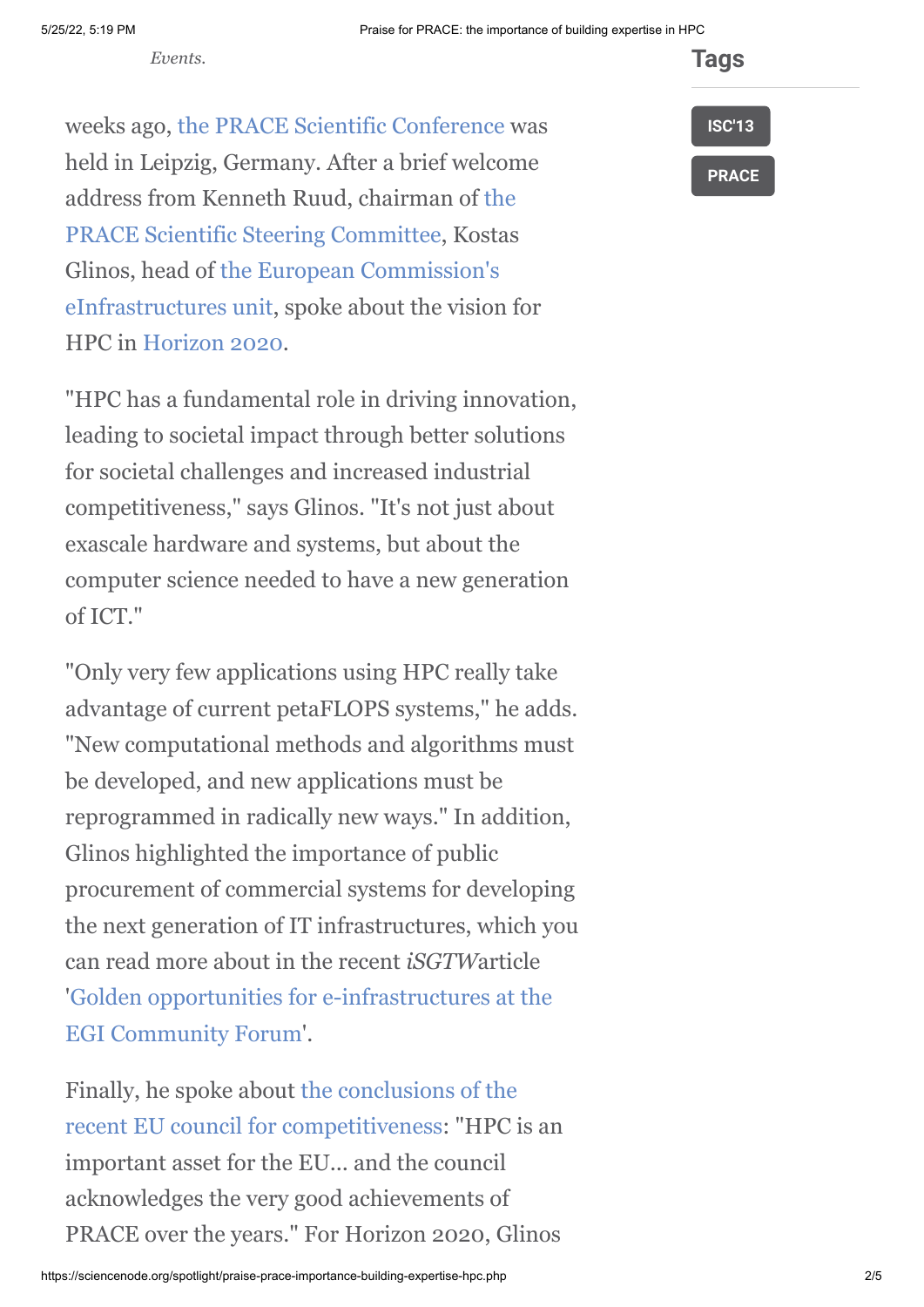says: "We want to build on PRACE's achievements to advance further integration and sustainability." He argues for the importance of an EU-level policy in HPC addressing the entire HPC ecosystem, saying that the sum of national efforts is not enough - "we need to exchange and share priorities."

## [The conclusions of the EU council for](http://www.isgtw.org/announcement/competitiveness-council-recognizes-achievements-prace-eu-hpc)

competitiveness were also highlighted by Sergi Girona, chair of the PRACE board of directors. "We have to work together because we want to support science and industry, the development of HPC in Europe, and the development and training of persons," he says.

During his talk, Girona also gave an overview of PRACE in numbers: with its 25 member countries, PRACE has a budget of  $\mathbb{C}_5$ 30m for 2010-2015, including €70m of funding from the European Union. Girona explains that PRACE has now awarded more than 5 billion computation hours since 2010 and is currently providing resources of nearly 15 petaFLOPS.

However, he emphasises that PRACE is about much more than simply providing access to HPC resources. "We don't just want to give access to computing resources; we want to support users at [all stages - it is key to train people," he says. "We](http://www.prace-project.eu/PRACE-Advanced-Training-Centres) have created six training centres in Europe and have approved a curriculum with 71 PRACE advanced training centre courses for this year."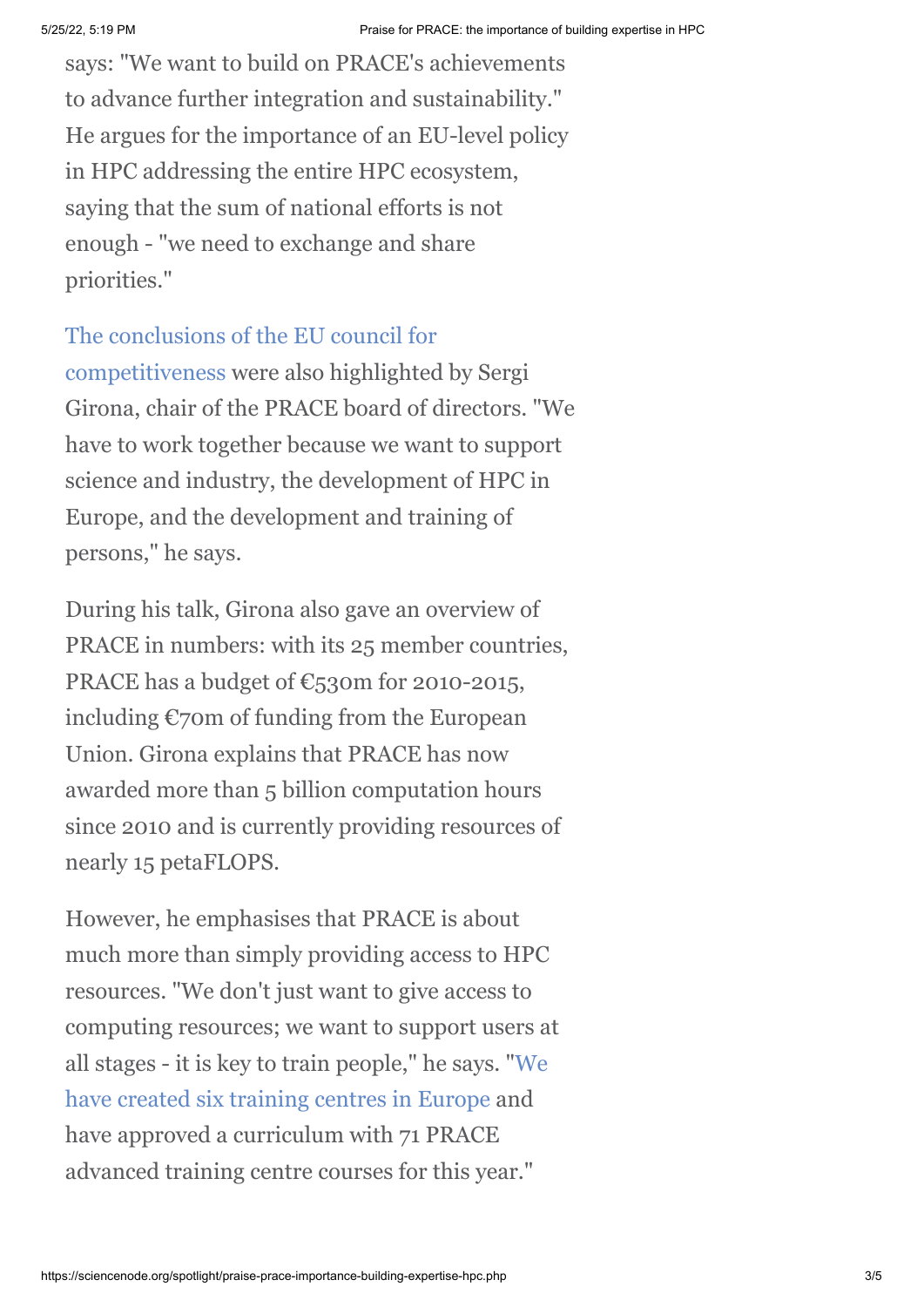The importance of training was also highlighted by Glinos: "We need more expertise, so we intend to support a limited number of centres of excellence. Topics may relate to scientific or industrial domains, such as climate modelling or cancer research for example, or they may be 'horizontal', addressing wider challenges which exist in HPC. These centres of excellence need to be led by the needs of the users and the application owners."

[Following Girona's talk, Wolfgang Eckhart of the](http://www.tum.de/) Technical University of Munich, Germany, gave a presentation on his research in the field of molecular dynamics. He and his colleagues were selected as winners of the PRACE ISC Award for their paper entitled '591 TFLOPS Multi-Trillion Particles Simulation on SuperMUC'.

The remainder of the conference consisted of a series of exciting presentations on research conducted using PRACE resources, ranging from high-resolution global climate models to molecular simulation, and from astrophysics to better understanding the building blocks of matter. You [can read more about these on the PRACE Scientific](http://www.prace-ri.eu/PRACE-Scientific-Conference-2013) Conference website.

*This article was originally posted on the GridCast blog, [here.](http://gridtalk-project.blogspot.fr/2013/06/praise-for-prace-and-importance-of.html)*

*- Andrew Purcell*